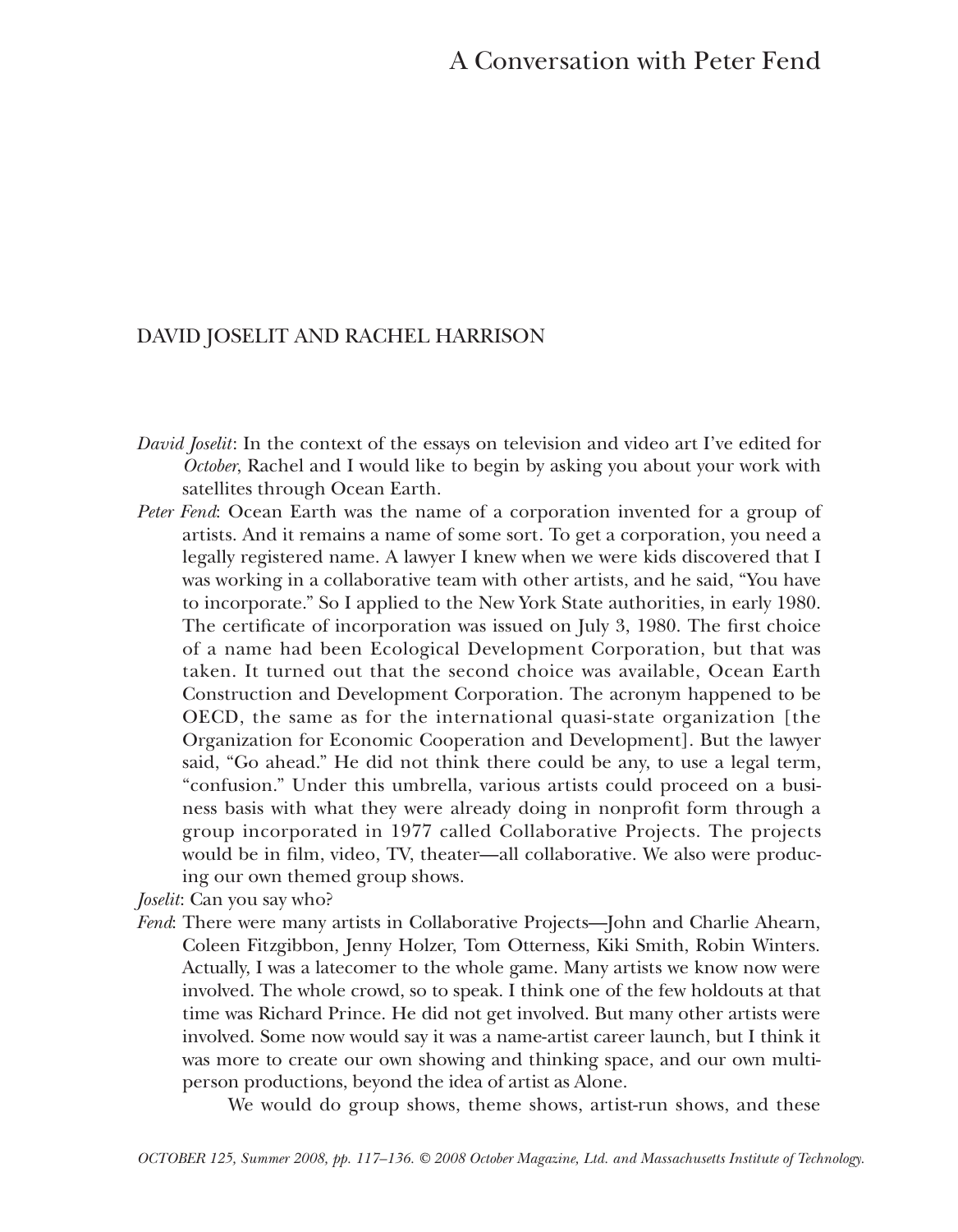would force us, certainly me, to change one's head. We would also do a lot of TV. I really jumped into that. From 1978 through 1982, I was producing a half-hour TV show as much as once every two weeks.

*Joselit*: So when you say TV, do you mean community cable, or—

*Fend*: Cable, yeah.

*Joselit*: How were the programs distributed?

*Fend*: On cable TV, very late at night, but visible enough for my co-workers at a job and people on the street to recognize us. That was the idea: communicating with the public. We felt, "Well, if we went to grade school, then why can't we talk to people we went to school with? Why do we have to talk to collectors, whom we did not go to school with?" In 1979, Jenny Holzer conceived a sort of spin-off called The Offices. This was in line with her fantasy of being a lawyer, and also of communicating with and providing services to normal people, not art people. She and I had both wanted to be, or been pushed to be, lawyers. So we thought, "Why can't we be art lawyers?" That is to say, have clients, have a firm, have credentials, and work in a real-world mode. So Jenny, for example, initiated our going to the UN. These were people in policy-making positions, we thought, who knew little or nothing about art but could gain the benefit of artists' ideas. She thought we could begin with the International Labour Organization. She wanted to spread the idea, a theme we worked with, of "Pleasure/Function," that the choice of work should align also with what gives pleasure. We had a meeting in an ILO office near the UN Building; I don't think anything concrete came from it. But I liked the idea of dealing with such people. Medical doctors, for example, don't just do business with collectors of medical artifacts. They do business with normal people needing expert help. So, we would do projects having to do with clients' needs. This included starting White Columns, which was previously called 112 Greene Street. We came in, as a consulting group, and renamed it White Columns. But in classic art fashion we used alphabetical order for our title. We called ourselves, in order, The Offices of Fend, Fitzgibbon, Holzer, Nadin, Prince, and Winters. Some of these names we know. All of us are active, but in different ways.

Around this time, due to my work on the fish docks, I got caught up in a request by the U.S. District Attorney to be a protected witness against the Mafia, and I did not want the payoff, namely, a change in name and face and a job in Disneyland, so I arranged for a news article, which ended up in *New York* magazine. Soon after I received a call from a lawyer on Wall Street. He had been a boyhood friend, a friend from grade school, and he had gone on to Harvard Law School—and now, outside the art world, rediscovered me. He said, "Listen, let's meet." And he saw The Offices, even in our actual office space on Broadway, and he said, "This is not legal. You need a legal corporation." And that was the genesis of Ocean Earth.

*Joselit*: Why were you worried that The Offices would not be legal?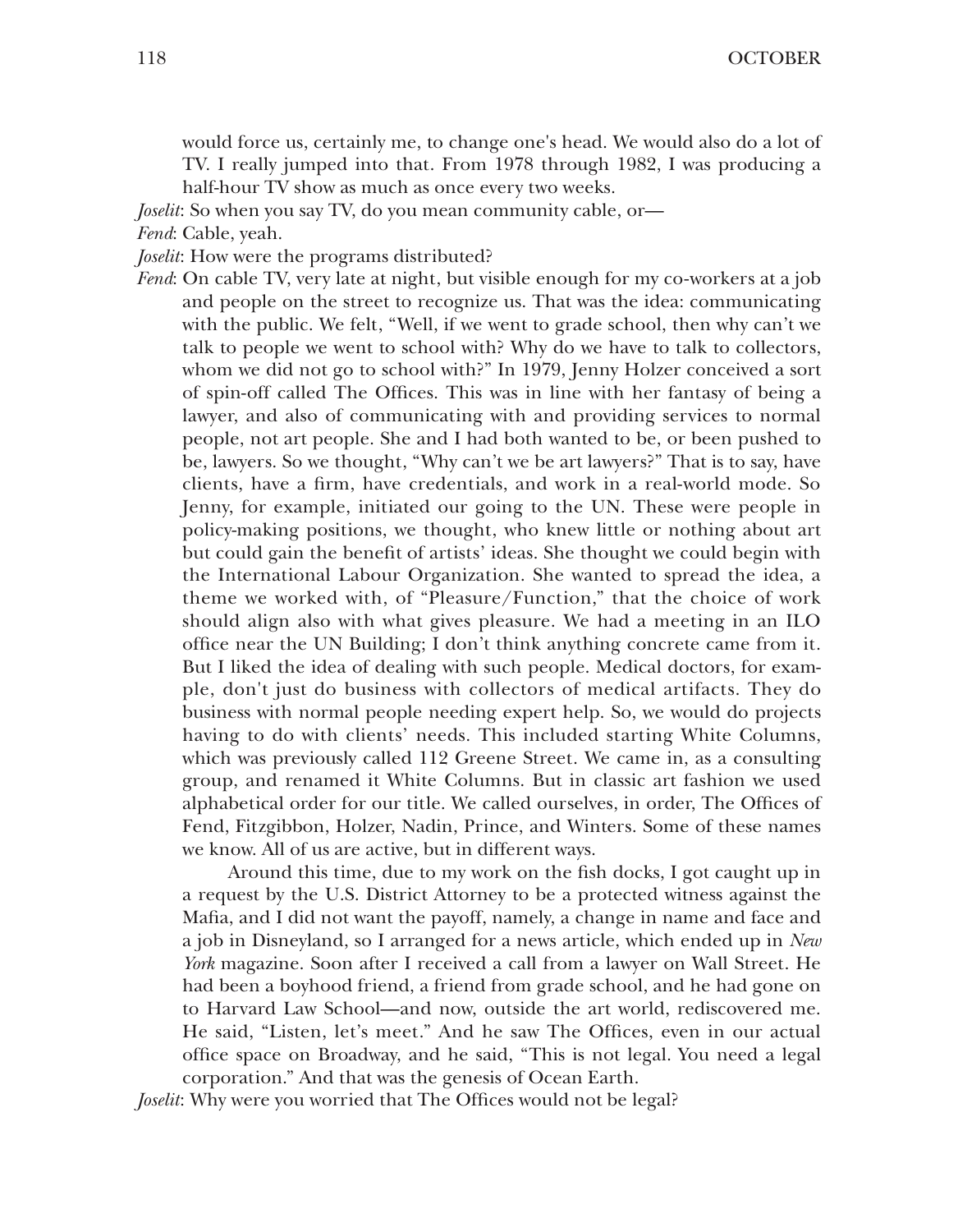*Fend*: He just said, "You can't run a business this way. It is simply not viable to have a number of names. . . " And in fact, that became a major issue with regard to financing. We would go off to L.A.; do a show; and because Jenny had some money, she could stay in a hotel room and have a telephone and a fax, and the rest of us were staying disconnected in a loft. (This was before cell phones.) So, that was a problem. And because we had no legal structure, we had no address, we had no income tax to pay, no financial identity, and so on, there was not really an existence. And this is what the lawyer really emphasized. In all instances, we were acting from an aspiration for group activity, or video activity, or public activity, or client activity, something out beyond the gallery/museum frame—the whole dream of Lucy Lippard and all that—and this could be crystallized in a proper firm. I said I would try setting up a for-profit firm. Jenny said she wanted to set up a nonprofit one. Ultimately, the lawyer discouraged her idea, saying, "You're just playing the same art game. You're not really going to be able to get out of that box. You can get out of that box with a for-profit company."

Now, the work with satellites arose because one of the shareholders, Paul Sharits—and he was a kind of star shareholder—myself, and Coleen Fitzgibbon all sat down at Magoo's Restaurant, one of the main watering holes and meeting places for artists then, in 1980, just south of Canal Street off West Broadway, and we said, "Well, what do we do first?" We prepared a whole outline that included what I'm still working on: just taking Earth Art and Gordon Matta-Clark–type architecture and trying to figure out ways to apply those ideas in the real world. We decided that the cheapest thing to do, cheaper than working on some site, would be to acquire satellite data. Then we could develop a broad inventory of sites. We could move on to construction and development—the big projects in the desert, realizing Robert Smithson's dreams—only after developing a knowledge base. Plus, with the satellites we would acquire something that artists don't ordinarily have believability. I mean nobody believes Damien Hirst when he says something about an important topic. You know, it's just "Damien Hirst." So we felt that it was important to develop real evidence, and we decided to go ahead with it. We did not think we'd get into so much trouble doing it.

- *Joselit*: Could you say how you acquired these satellite images and what they represented?
- *Fend*: This came through a convergence of different artists' efforts. I was by no means alone. I had my own more or less nerdy ideas about using satellites, which I showed in my first exhibition at Caltech in 1978. The science types liked what I was doing, saying it was "real-world," but they were science types. They would like how I connected sites in, say, Libya with sites in Italy, and there was also the first public use of European weather-satellite data—this was Caltech so I got the special permission—but it was still just a form of ecological improvement, not very interesting to people. Around that time, I met a guy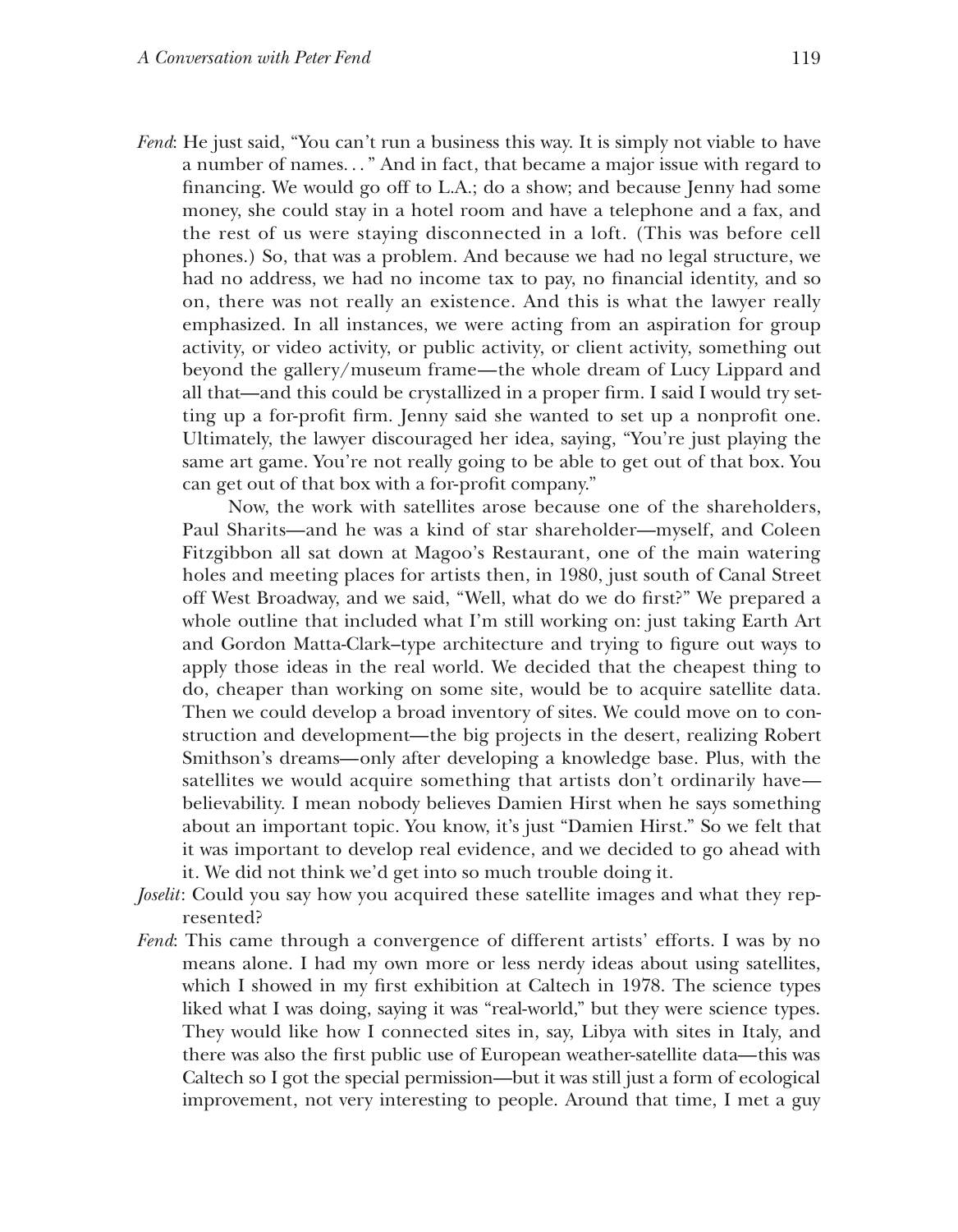named Taro Suzuki, who was interested in futurism, was even in *Artforum* for it, and he was going to parties with celebrities, and to my surprise he came to me on the street, in the summer of 1979, and he said, "You know, we should start an art air force." We went to his studio, and I responded, because my father had been in the U.S. Air Force in World War II (Suzuki's father was in an internment camp). Then I thought, Well, let's go one step further, let's call it "Space Force." Because also, as a kid from where General Electric had its research headquarters, I grew up with the first TV station in the U.S., with a kids' show called *Satellite 6*, and there was work on military satellites and on nuclear submarines, so I was into space this and that, and it was the next thing after "Army Air Force." We agreed, "Okay, let's build a space force," and of course we would use that vantage point, from space, to do television monitoring or video monitoring, and one or the other of us, I cannot remember who—it was such a big back-and-forth it doesn't matter—came up with the term "television government." We, the artists, would do visual communication from space, for the world, and we would bring to the world a visual government, what Beuys was calling "direct democracy."

It wasn't only Taro Suzuki. He had friends who were also into these ideas. We first met at a New Museum opening, and then we were meeting in each other's houses. There was Joan Waltemath and Eve Vaterlaus, who had done the *Space Window* show at RISD and Brown in 1977, possibly the first ever art show about space technology and its implications, and then there was Glenn Steigelman, who for years had been compiling images from and data about observation systems in space. And there was Wolfgang Staehle, already a friend of mine and Taro's, already occupied with how art could have a political role. And to the meetings came, as well, Coleen Fitzgibbon, who had been in The Offices but liked the idea of television news based on observation from space. She was also working at CNN, so she saw the opportunity first hand. And Paul Sharits came, when he could visit New York from his faculty job in Buffalo, since both Coleen and I saw that with satelliteobservation technology we could realize his dream of "abstract color narrative." Win Knowlton, the sculptor, was there, too, as were a few people who are now critics in the art world. All of us were coming together from our own different interests and abilities. And without all of us coming together, we could not have succeeded in what we started: the first TV-news broadcasts of satellite imagery with site analysis.

Our easy entry into NASA and the world-class scientists in laboratories around the world who could reveal the most from the satellite images mostly in the sifting through of multicolor data—was made possible by Joan and Eve. They had built the vital contacts at NASA through their 1977 Space Window show. It was in Rhode Island, but people in New York knew about it. Many of them, like Dennis Oppenheim and Alan Saret, had been in it. Something new had happened. And—this is important art-historically—Joan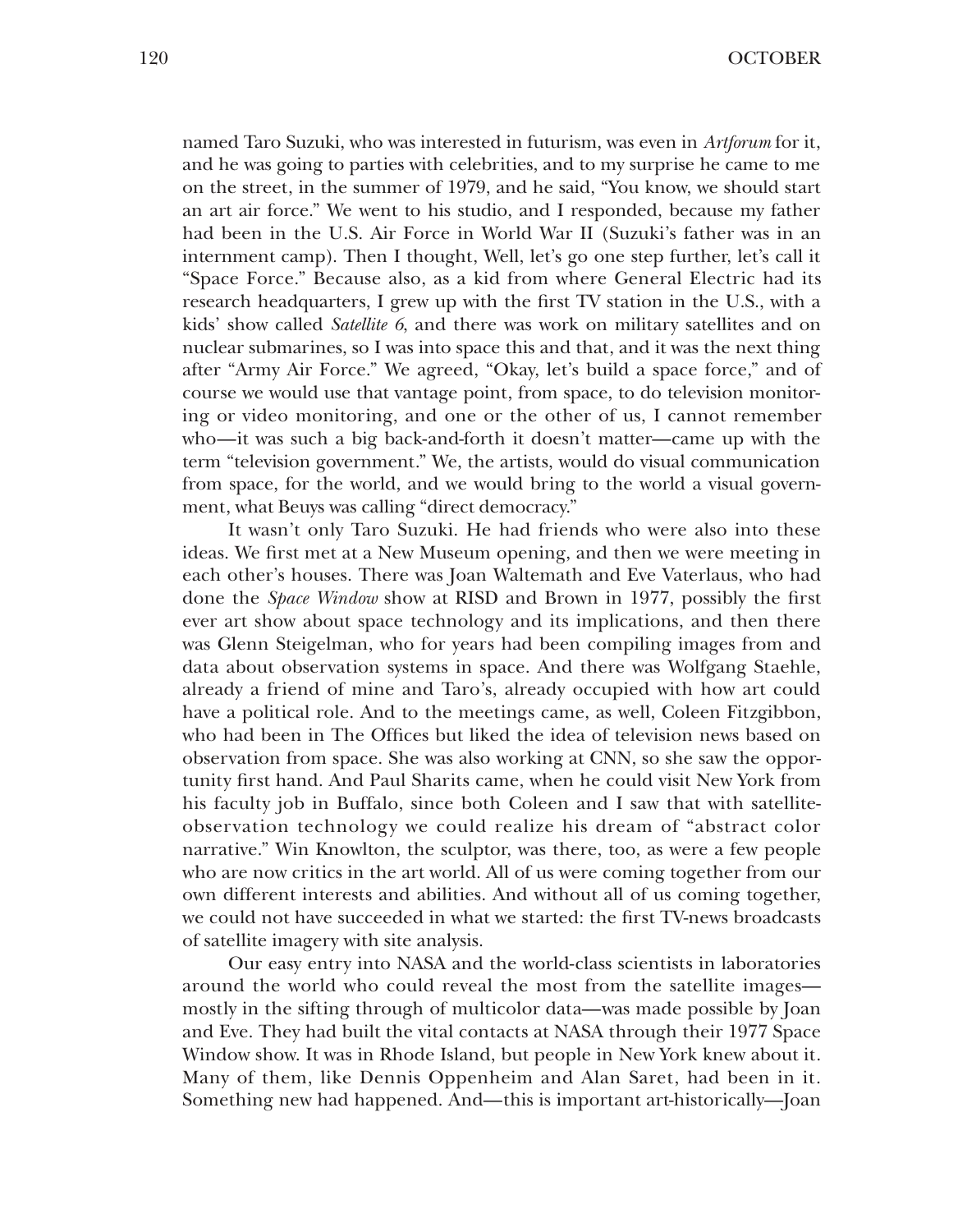and Eve had built a bridge of trust and easy understanding between artists and high-ranking scientists, even government officials. They had developed all the contacts in NASA, and then the global space industry, that we ended up relying on.

As for Taro, he was still coining the best phrases, like "aim higher." So, we set out to achieve, "live, from outer space," the delivery of satellite data to the people for visually verifiable self-government, or Television Government. As a counterweight to all these fantasies, you had Steigelman, who was a photographer. He was a Yale MFA graduate and had gone on to the Whitney Program. He was very interested in the aesthetics of space imaging as a mode of abstraction, and also how the cameras and scanners and hardware all functioned. He was interested in what the state of the art was. Paul Sharits was also interested, because he could realize what he called abstract cinema, with "true" abstract colors from space. It's still abstract, but it's also the real world, and it's all based on global mapping and territorial imperialism. We were all excited to go forward. So we'd have meetings at Glenn Steigelman's with Paul and everyone else, plus some onlookers from time to time, and we would figure out how to get started commercially. We started with some cable TV shows, using the time slots covered by Collaborative Projects.

And then we had a big break: a last-minute change in schedule at The Kitchen for Video and Music, opening an invitation for me to apply, on short notice. I worked furiously on an application, not for me but, to use a phrase from Peter Nadin, for "a we." And "we" won. We, "Space Force, an Operation of Ocean Earth Construction and Development Corporation"—including all the people I named, and even some new ones like Bill Dolson, a NASA veteran and another friend of Taro's—would mount our proposal for *Live from Outer Space: Art of the State*.

- *Joselit:* So the TV shows on cable were a presentation of this concept?
- *Fend*: They were scenarios. They showed all that we wanted to do but could not, for lack of money. They were called Space Force, or Space Force in Action. But when I was offered that last-minute gig at The Kitchen, I applied on behalf of Space Force, which I labeled as an operation of the brand-new firm, because the firm had a legal identity, but Space Force did not. The firm was already doing projects. For example, when Eve and I contracted with a stretch-fabric company to build elastic windscreen membranes allowing for lightweight architecture. Here, the firm would be the legal owner of the work, but the brand name, representing us as a space-date group, was Space Force. The term "Art of the State" called for an aggressive use by Space Force, a civilian space militia, of civilian satellite data for observation of anything pertinent on earth. It was to be launched, with "state of the art" technology, thanks to the contacts set up five years earlier by Eve and Joan. Given Taro's call for an "art air force," for something military, I think now, but did not think consciously then, that we were all acting with an impulse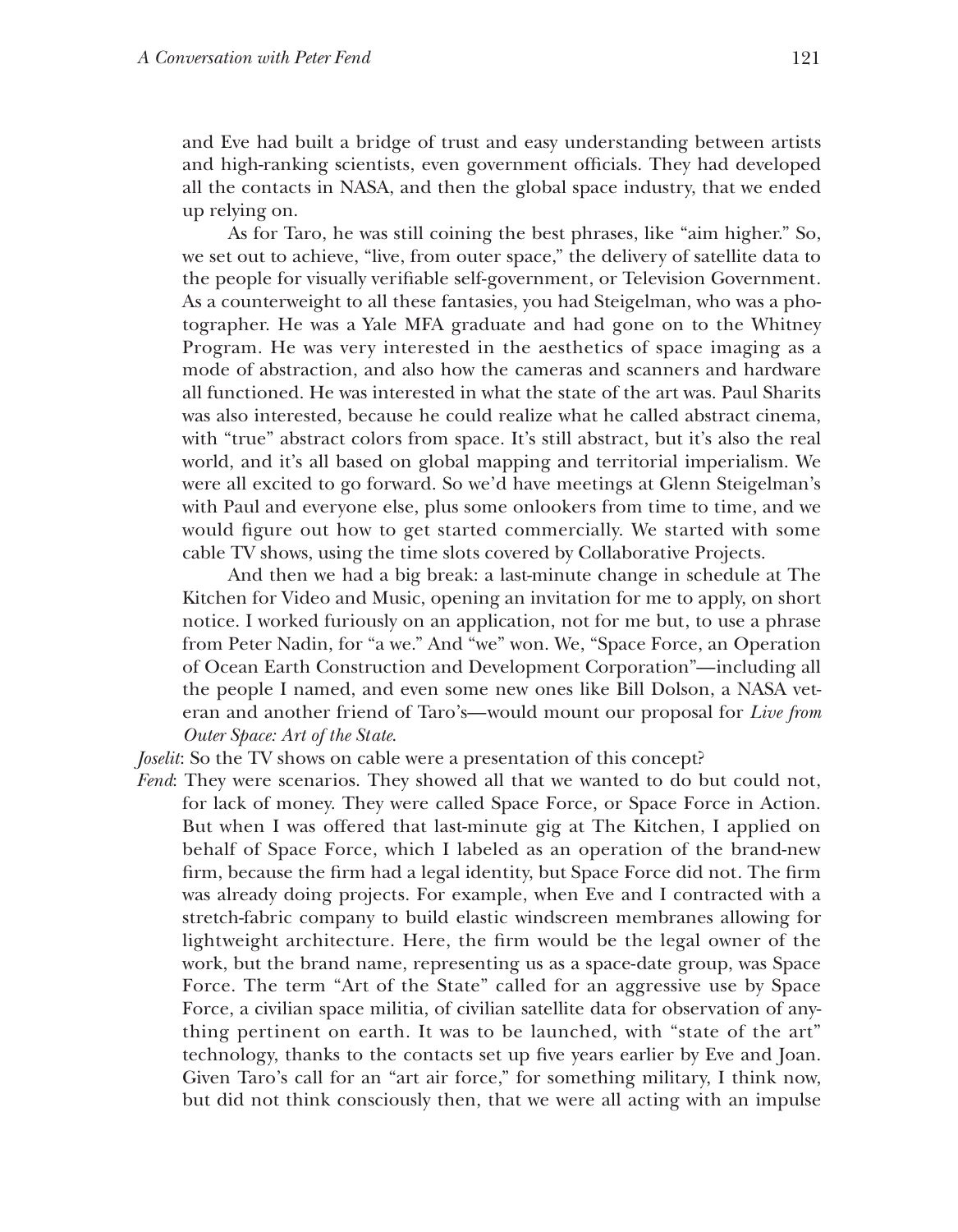

*Ocean Earth. Layout featuring satellite imagery, designed for the exhibition catalog accompanying* The 1984 Show *at Ronald Feldman Fine Arts. 1983. Image courtesy of Ronald Feldman Fine Arts, New York.*

from the Second Amendment of the Bill of Rights, about the right to bear arms. That did not mean we wanted handguns. No, it meant we wanted, as U.S. citizens—and all of us except Wolfgang were U.S. citizens—we wanted to have a military, territory-defense capability. As civilians. With civilian satellites. Hence Space Force. The guy who did the cover for the brochure, always active in telecommunications and video art, jumped in on precisely this civilian militia idea. He was Willoughby Sharp. We had gotten the go-ahead from The Kitchen to do *Art of the State*, and it was truly a collective thing. Glenn made the photos; Win worked on the installation; Joan and Eve arranged all our access to top scientists and space officials; Wolfgang and Coleen produced the videos; Bill, Wolfgang, and Coleen did the edits for the installation; Taro controlled the overall look; and I ended up doing the writing and logistics—that is, the advertising campaign. That was in January and February of 1982.

It coincided with another exhibition that Jenny Holzer had invited me to take part in that was arranged with the Lower Manhattan Cultural Council, at the Chase Manhattan Plaza. Again, I used the Ocean Earth corporate label and team, and we, with Dolson's massive physical intervention, produced a giant basin display of the world, labeled with the OECD name, facing the Wall Street crowds. And people were asking, "What is this OECD [the international organization based in Paris] doing now?" Our lawyer was already being proven wrong on "confusion." We—displayed as OECD in Chase Manhattan Plaza—were doing global monitoring, global mapping, *Art of the State*, and had state-of-the-art satellite images to show for it. Lucy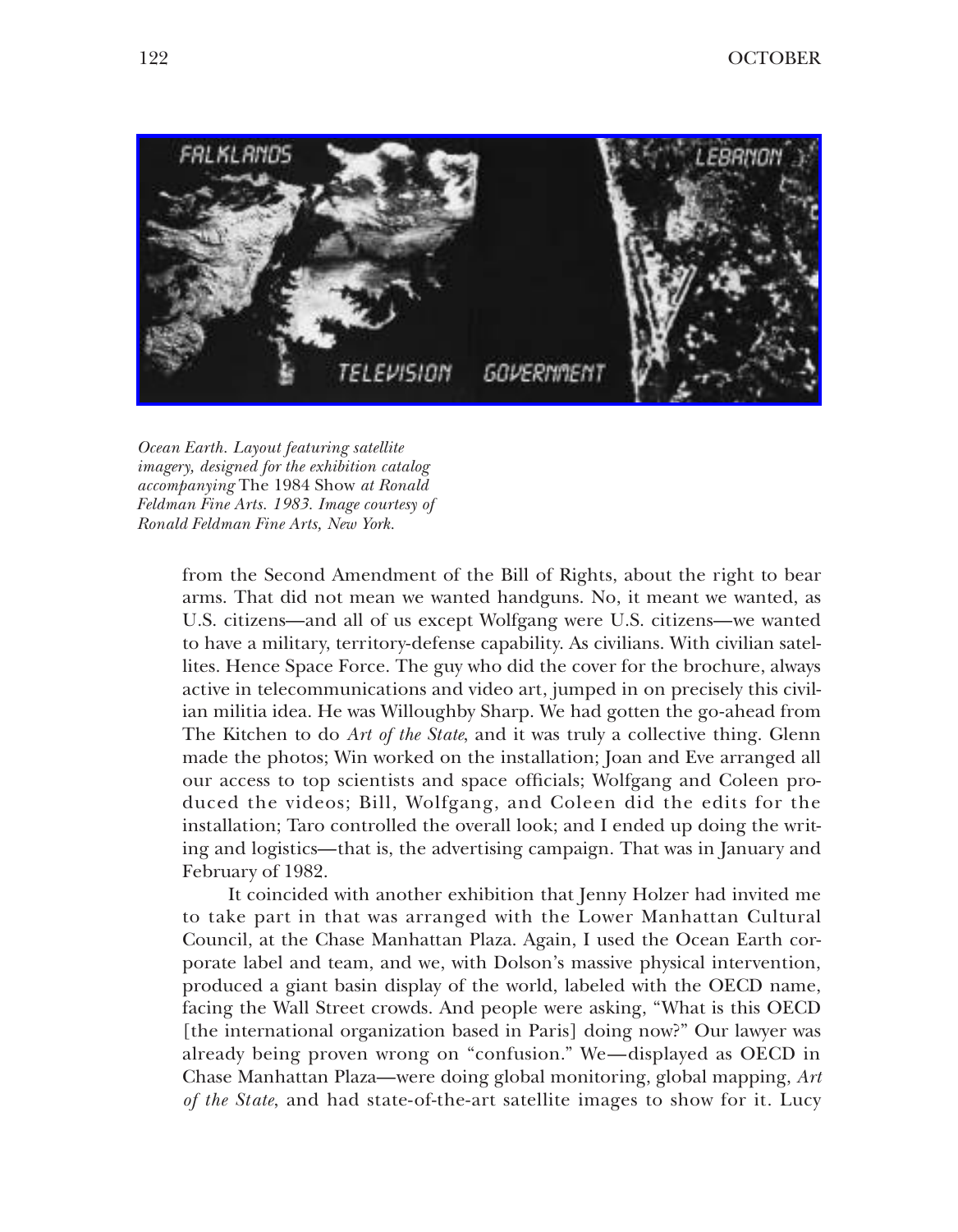Lippard condemned this as letting "the viewer play God." We thought we were letting the people *see* like gods. And we were able to get all the people down at NASA to jump on board, because they wanted to be in Chase Manhattan Plaza. They don't know about The Kitchen, but that's another story. What that did was to create enough interchange with people in the satellite business that they would say to me in May, "Hey, you know what? There's a satellite flying over the Falklands area, where British ships are now gathering for an attack on the Argentines who took over, and you know, they could be put onto video, as you did." We got it, yeah, and rushed to make a sale to broadcast TV.

*Joselit*: In May of 1982?

*Fend*: Yeah. The day I came back from Washington—I had been down there to buy maps for a group show on 57th Street, for a piece responding to a request by a man from the UN Environment Program—I told Wolfgang Staehle what was happening, "There's a satellite flying over the Falklands," and he said, go to the BBC. Wolfgang and I did, and they were cordial, but the amount was rather small: \$7,000. Also, George Chaikin, who had joined us then, being struck by what he saw in The Kitchen, warned us to not deal with the British, a combatant nation. (He turned out to be dead right.) So, I telephoned NBC, and Coleen and I went in there to make a U.S. deal, instead of giving the BBC a global one. We went into the office of the Foreign News Editor, we showed him a tape from *Art of the State* that showed ships in a harbor. He said, "How much will you want to do this with the Falklands data?" I looked at Coleen, then said, "\$12,000." We were making our first break in real, global-broadcast TV news. So the exhilaration was, we're now on the news, with our corporate name. There it was, in a rather long segment of a halfhour show, and this is all real. And incidentally, much of it has—here was what came to be a glitch—military-intelligence value. Incidentally? Right there in the data-processing laboratory, with the same expert who helped us produce The Kitchen show, we were figuring out, with a former military officer, where the armored vehicles could go, where the best place to land was, where the Argentine aircraft were landing and taking off. And this was with relatively low-resolution data, but with many colors to sift through. It was the colors, and the sifting, all with techniques from Structuralist film, that had such potential for finding out facts. Civil grade, but real Space Force.

*Joselit*: How exactly did you access the satellite images?

*Fend*: You buy the data, and you process the data. You have to pay money for the data.

*Joselit*: From NASA?

*Fend*: No, EROS. That was the Earth Resources Observation Satellite. It was a commercial outlet for government-controlled data. A certain kind of government entity, but doing business. The point is, you, the buyer, are purchasing data under a trade-secret agreement, such that you cannot just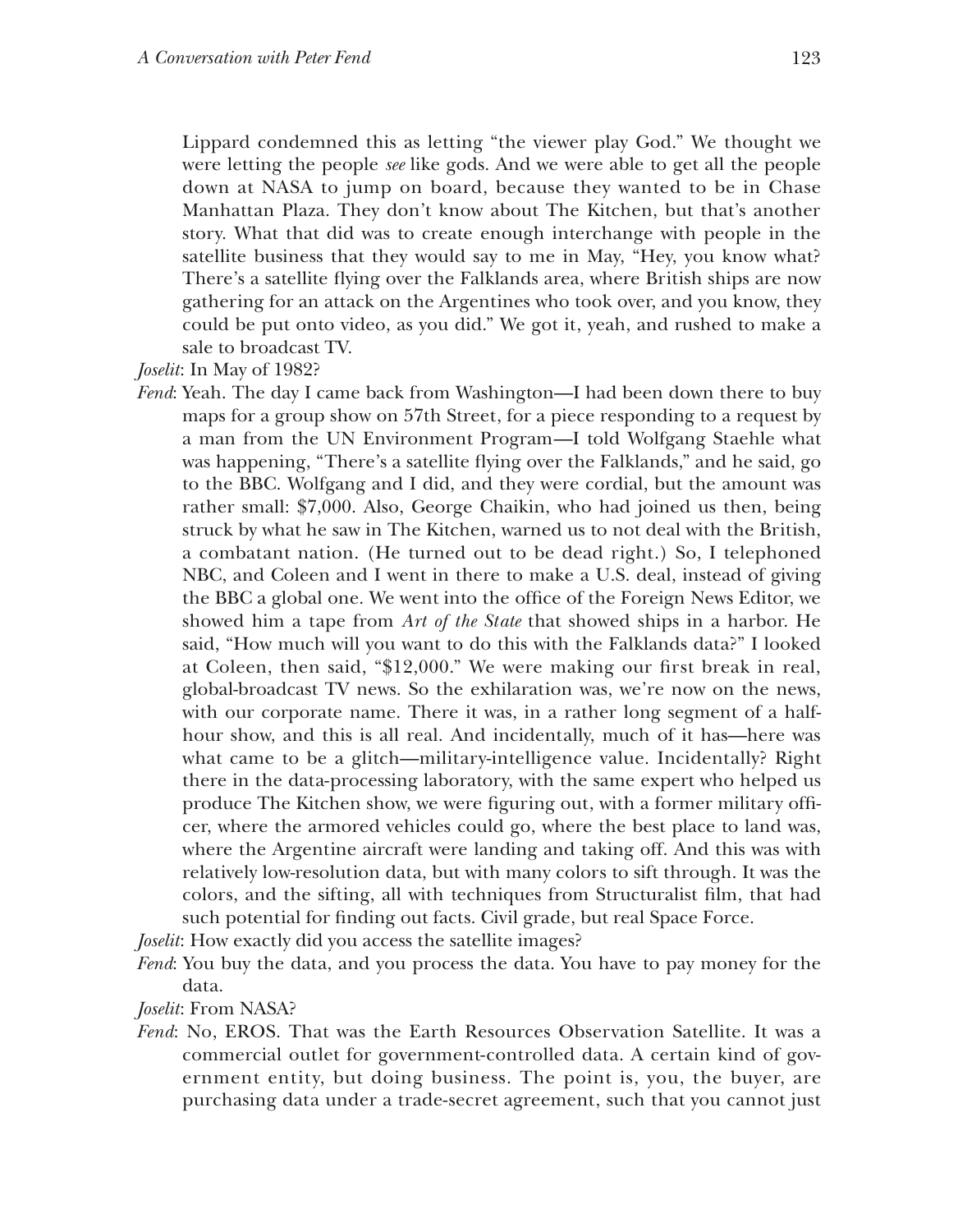give the data to anyone else—they have to buy it—and such that any imagery produced under your control of the data is co-copyrighted by you, the buyer, and by the satellite data source, here, EROS. They share the copyright with you: you are the processor, with your own processing. This leaves the original data available to other people, which is very, very important. It saved us in other cases, because then other people could test our results and say, "Oh, they're right." I should say that the processing is not actually done by you on your own. It is not done by any of us artists at all. We simply do not know how to do it. Instead, we go to world-class scientists and satellite-data processors, people who can work with the multi-spectral data, the half-dozen or more bands, or wavelength segments, and can combine them in different ways mathematically to reveal different conditions on the ground. From this work, requiring the astute analysis of color, we can start analyzing what is going on at the site. So it's not the data but the analysis—the final set of understandings, backed up by different color images, often from data taken at different times, for comparison—that is the copyrighted product attributable to both us, the buyer and risk-taker, and the data source.

*Joselit*: So do you buy time on the satellite?

*Fend*: No, you buy a product. The product is generated from a flyover by the satellite which occurred, or now can be sometimes scheduled to occur, at a certain time in the satellite's regular, usually bi-monthly, passes over every site on earth. The actual satellite data tape used to be in the form of several big data discs—now they are much smaller.

*Joselit*: And how do you determine where the satellite is?

*Fend*: Well, that's the trick. That's the trick.

*Joselit*: So it's like a geographical database?

- *Fend*: There's a scheduled flyover. Every site on earth is covered at least twice a month. But you do not know ahead of time whether it will be cloudy or clear, so you check sources like Meteosat and other weather data, or even just someone on the ground, to see if it's cloudy or clear that day. Also, and this is what made our work unique, you have to figure *where* to look. What are the sites being observed that need investigation today? So you track the news. Then you'd say, "Hi, NBC, we're going to have a satellite tomorrow flying over Lebanon, you wanna check out that site?" That type of thing.
- *Rachel Harrison*: What was your intention at that time in recovering the data? Did you have an application in mind? Was it just research?
- *Fend*: The Falklands was the first thing. It was a chance to be inside history. Not reading about it after it happens, but engaged in it. So, it was not research. It required research. Lots. But it was, as with war, being at the right place at the right time, and to use a phrase from the Civil War, "being fustest with the mostest." Applications, like what to do at the site, what could be earthworks or new buildings or art practices at the site, would all come later.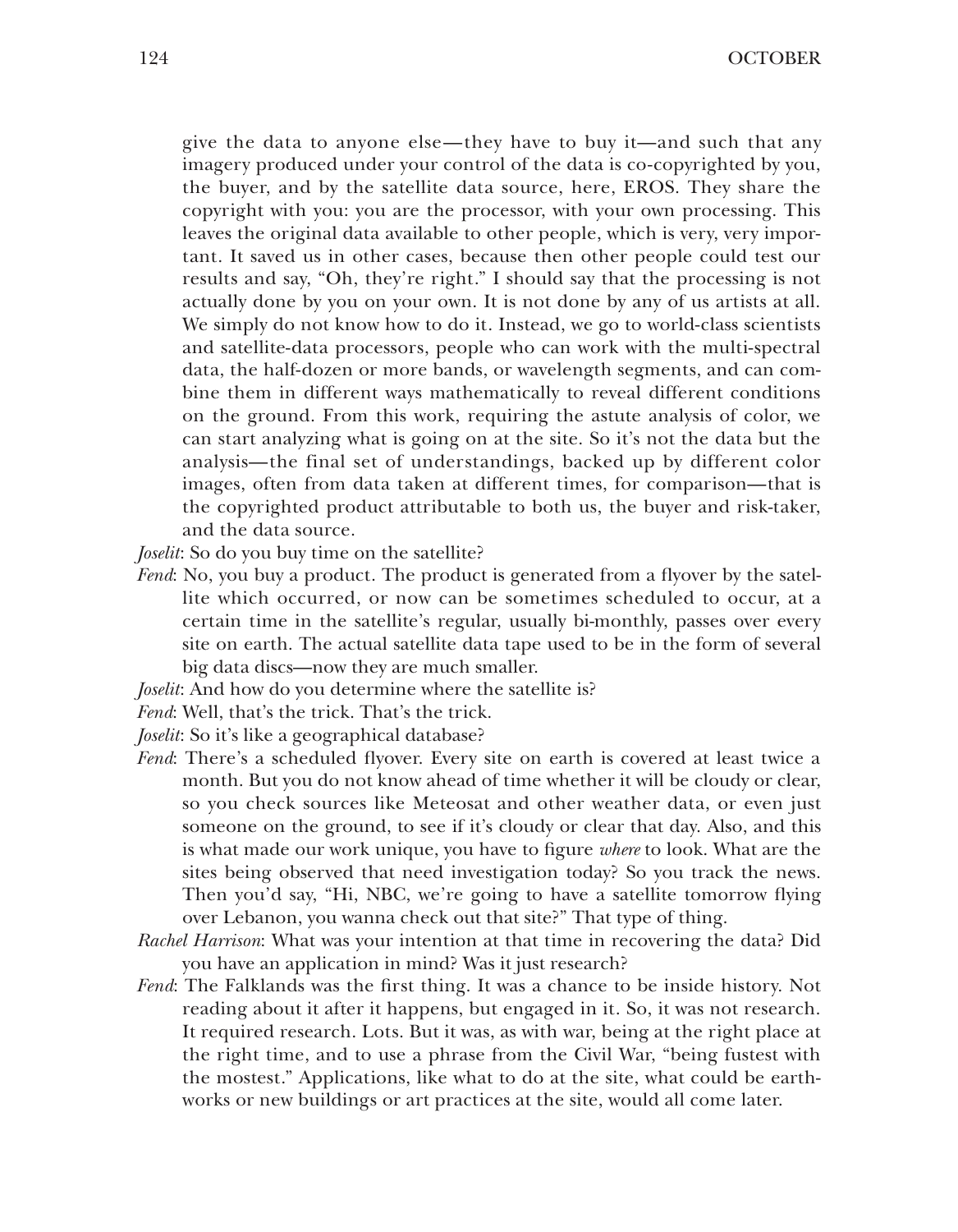*Harrison*: So it was specific to the Falklands or—

*Fend*: The point was, we wanted to be on broadcast TV. We wanted to be the TV news. We wanted to reach a national, and even global, level of recognition and credibility. So, we did this.

And this, I think, addresses your question, David, about television. This is not by any means a Peter Fend thing; this was Taro Suzuki, Coleen Fitzgibbon, and the whole Space Force group. And it was the main aspiration, I think, behind the whole Collaborative Projects group. Walter Robinson can disagree with me here, but I don't think Collaborative Projects was just a sort of postgraduate training ground, a kind of incubator, for gallery/museum art careers. I think it was, and it felt that it was, with Eric Mitchell, Becky Johnson, and even lesser-known media holdouts like Mitch Corber, a means to reaching the general public on general-public terms, not art terms. It had behind it the same aspirations as Jenny Holzer had with The Offices, in supplying authoritative, state-of-the-art advice to clients entirely outside the art discourse. Before some of the group got famous, we were really interested in being on television. Some of us, like Ellen Cooper, had a real knack for it. We could become everyday household names. We could communicate to our classmates from grade school. Even classmates like the lawyer who incited the setting up of Ocean Earth. This was happening with some of the music people in downtown New York. They were ending up on the *Tonight Show*. When someone was getting on *Saturday Night Live* or something like that, this was great; we had someone going to Hollywood, and that was great. Anything to get out of the art world, into mass communications, was fine. We understood that it would be watereddown; we understood it would be dumbed-down. Okay. We didn't mind. This was very much our aspiration.

- *Harrison*: Chris Burden was also working with television at this time, right? I mean, he was also trying to make a link between the artist and business or media. Your intent, then, for the satellite was really to make news?
- *Fend*: Absolutely. Chris Burden's brother, Robert, was with us on the video production for the first TV news projects. And he, Coleen, and I started planning to build a TV company. Ronald Feldman came along, inspired by what we showed in his *The 1984 Show* (in 1983 actually), to propose a TV company with satellite service called Space TV. No longer Space Force, perhaps, but with the same "live, from outer space" purpose. All for publicly available news from hot spots, anything notable, around the world.
- *Harrison*: Would it be fair to say that you were interested in changing the definition of an art work, and that having your art on television was motivating and guiding the work? In a way, then, the priority was making the news, not researching the ecological themes that you're involved with now?
- *Fend*: The interest in ecology was always present. It was the dominant interest from the beginning. But the problem is, how do you gain national or global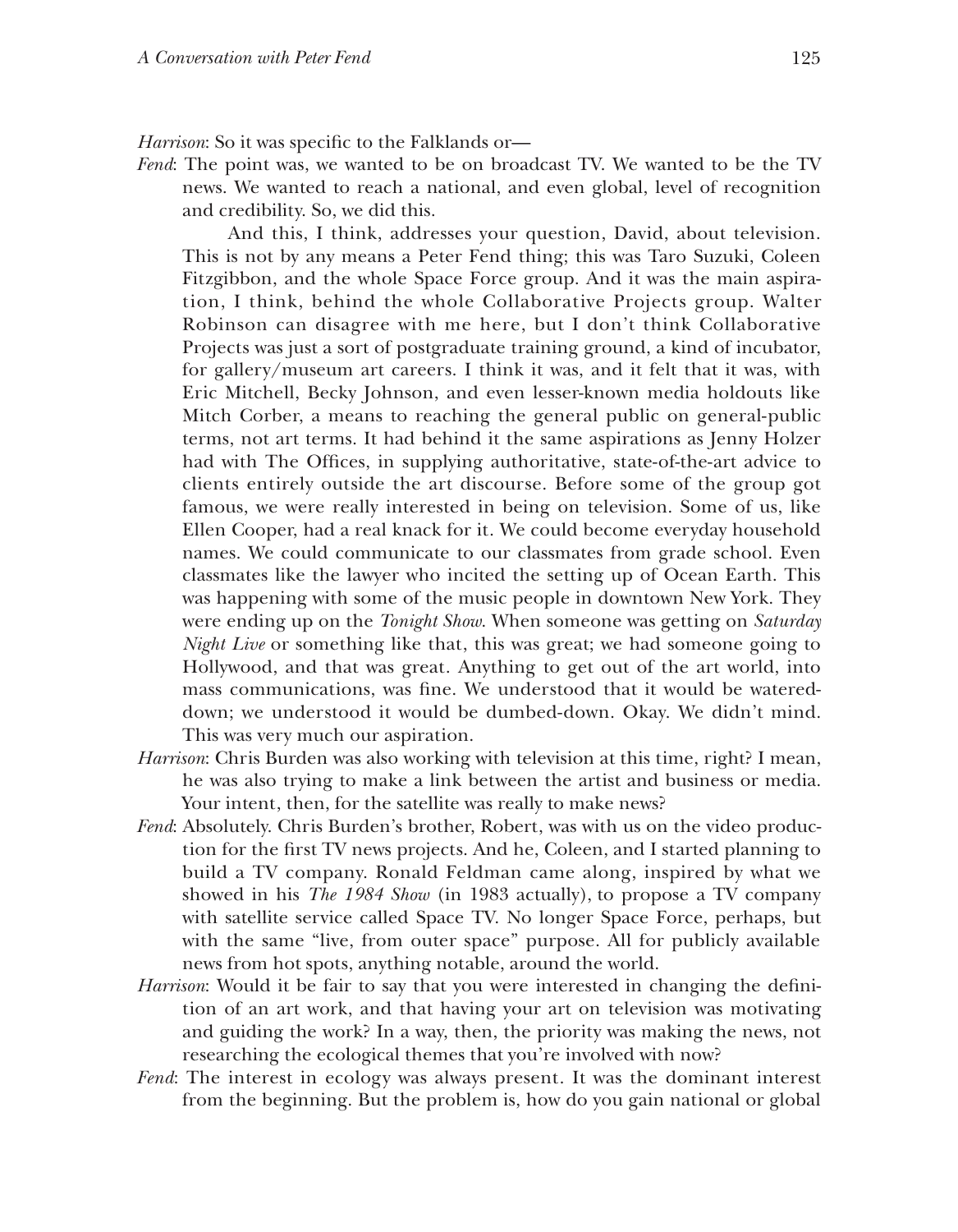credibility? How do you get the power to deploy more suitable technologies? If you stay within the art world, or worse, in the ecology-art world, you are minor. Just a sideshow. Just a clown entertaining a few of the rich. Who don't, after all, care. Getting the art practice onto global TV meant getting onto the platform of global policy. A report on ABC News is itself a news item. A report in the *International Herald Tribune*, and not in the "Culture" or worse-termed "Arts and Leisure" section, is itself a news item. Then people in power take note. We learned that firsthand. All the government intelligence agencies, and even some generals and admirals, were certainly taking note. From the first project, the Falklands, they were jumping in and asking us to work with them, or even simply taking our results, but always . . . well, very interested. And even if it meant being stolen from, or being blocked, and only getting a trickle through to the public, sometimes utterly distorted, that was still better, even if bad, than a show at a museum.

If you want to change land-use practices, if you want to effect new types of cities, if you want to restore the ecological splendor of only a few centuries ago, at least in the continents ravaged by Europe since 1492, then you have to go through mass media, not through the art world.

So, the interest in ecology was always there. But the problem was, you go to the NBC News Foreign Editor with, say, an acid-rain-survey concept, which was Wolfgang's project, and the editor would say, "Ecology doesn't sell." Okay, so we don't do the acid-rain report. We'd like to, but we can't. In the 1980s, war sold.

*Joselit:* Only in the '80s?

*Fend*: Well, maybe now, too.

*Harrison*: We're in the '80s again. *[Laughs]*

*Fend*: And that led to the paparazzi world of ambulance chasing after satellite images in hot spots after the Falklands war, like Libya-Chad, Lebanon, and Nicaragua, until we had a big break in 1984, with the discovery of where to look in the Persian Gulf. Until that time, it was just, you know, you pick up the *New York Times*—and I did this every day—and try to find vulnerable spots. That's how we got the Chad job.

*Joselit:* The Chad job? Could you say more about that?

*Fend*: You find out there's some military activity in Chad, and the French are sending troops, and NBC's sending a crew. And then you're talking to NBC Paris. I'd already talked to NBC Paris; we'd had contacts there. Actually, all the people in Paris. In Paris and other capitals: CBS, NBC, ABC. We got to know the news people, like John McWethy (national security correspondent, ABC), David Martin (Pentagon, CBS) or Jerry Lamprecht (foreign news editor, NBC), whoever. Finally, I would say, "We think you should really look at the Aozou Strip, especially a city called Bardai." "Why?" "Because it's what we think."

*Joselit*: And why weren't the networks themselves doing this?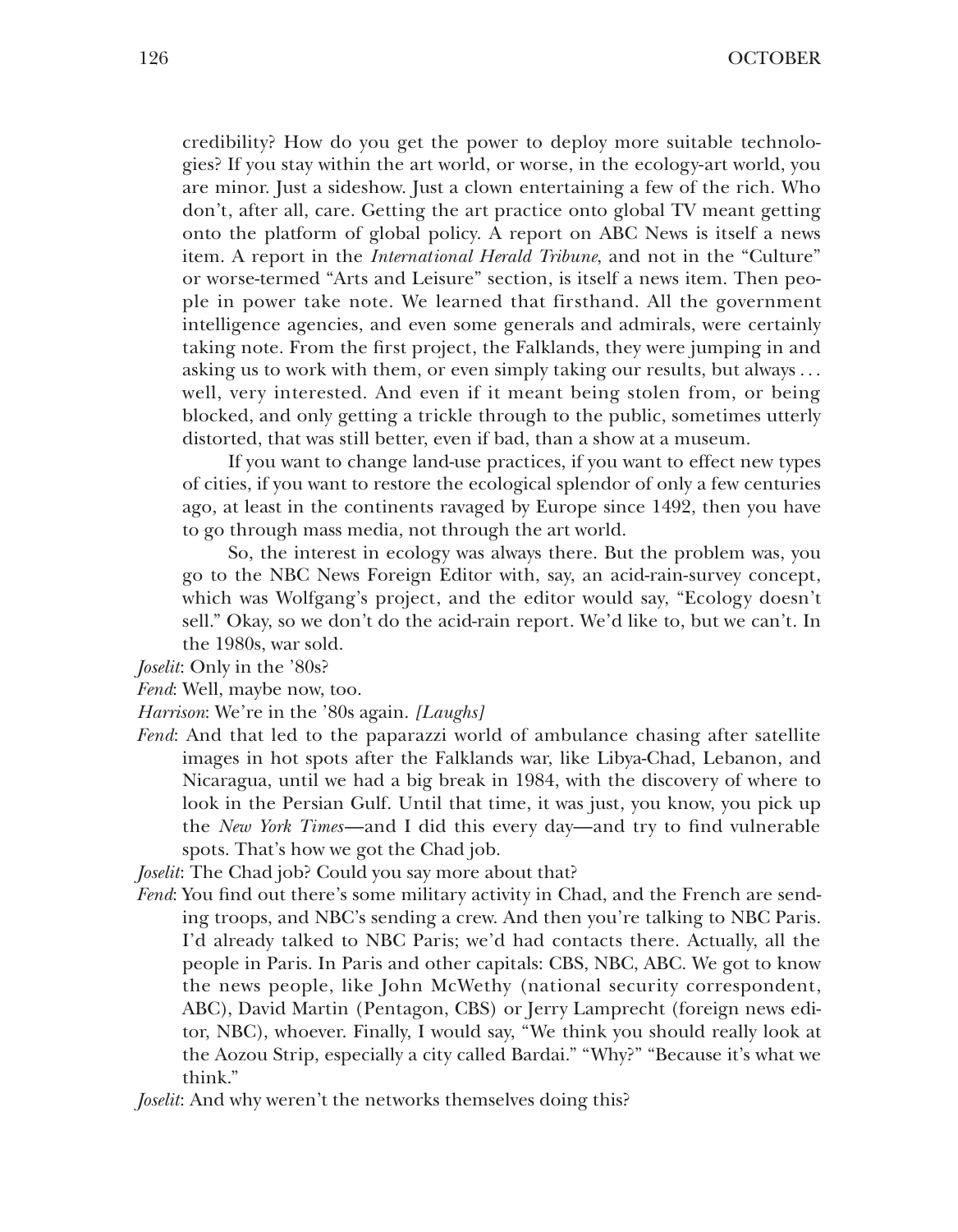

*Ocean Earth. Stills from a satellite-derived video of Tivat Bay, Montenegro, containing hand-plotted elevation data. 1992. Intended to be used in the design of an ecological city and exhibited as art at American Fine Arts, it was bought by NBC News to serve as an aid in the analysis of the Bosnian war. © Ocean Earth/EOSAT.*

*Fend*: I think they wanted to—we certainly had discussions here and there about contracts or retainers—but the fact is that nobody at the networks had our patience, or our level of suspicion. The problem with TV is that it's basically yuppie. You know, everybody there is getting along in his nice job and doesn't want to offend his contact at the Pentagon. And the guy at the Pentagon will make sure nothing's shown. That's true. But, as artists, we are in the business of being suspicious. The beauty of Collaborative Projects was that it was—and I congratulate Robin Winters and Coleen Fitzgibbon and Richard Miller and other players in this whole social scene—the *norm* that we were all suspicious. We were extremely *un*willing to accept the published news. Unlike major network staffers, we had the ability to dig deep and find stuff out. So if I say to John McWethy, who wants to look at what the *New York Times* is featuring in the Iran-Iraq war, "John, don't look in the Majnoon marshes. Go down to Basra. That's where the hot stuff is. And I can tell you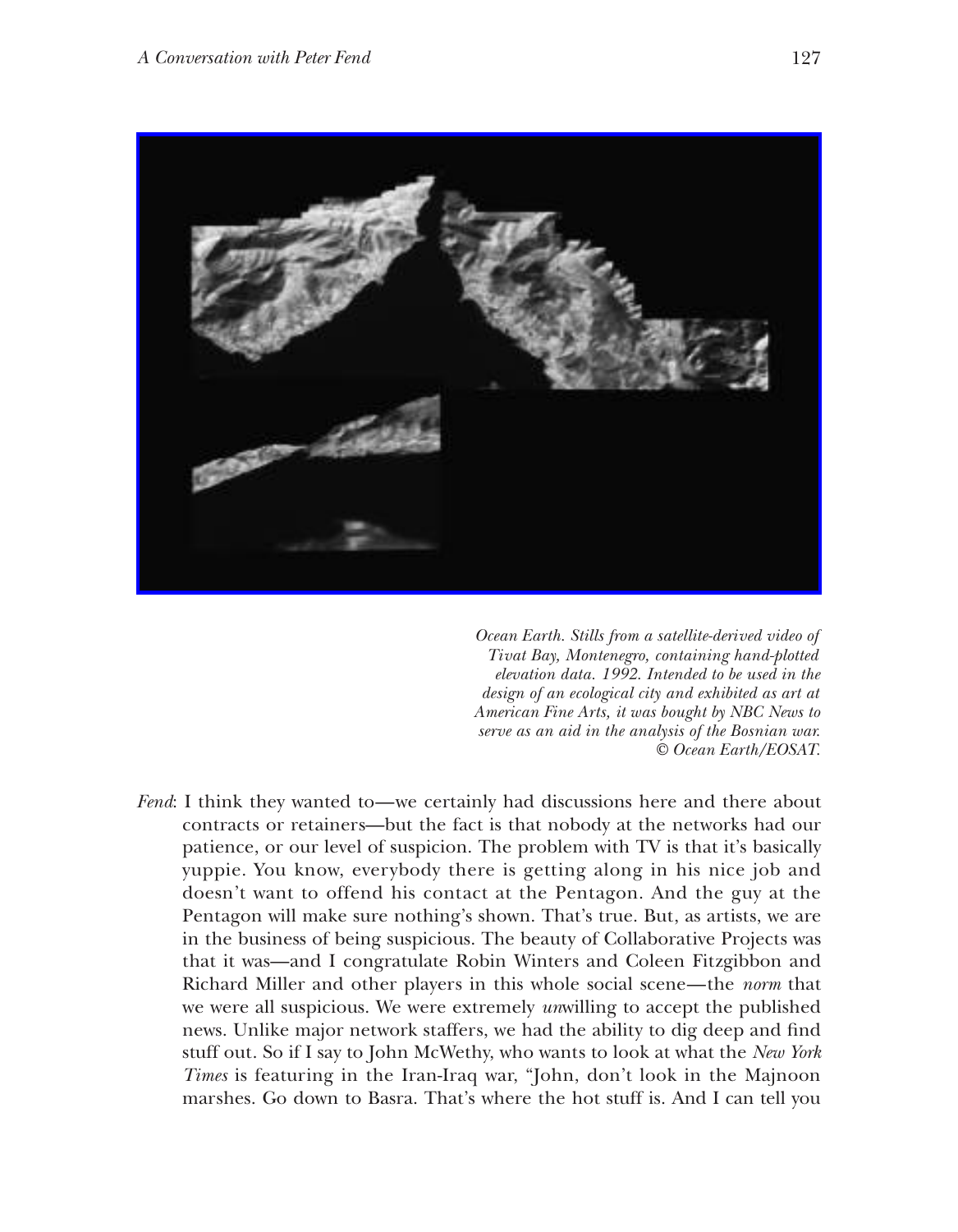why." But, in this case, he'd pass on that, so I'd sell the story instead to CBS. And McWethy would regret it. And afterwards he became much more trusting in us. He knew we were really digging into the news tissue—into the layers of lies. Toward a sharper knowledge. All the network people began to respect us, because they saw that when we said, look at this site, and they were doubting us, we turned out to be right. This resulted from plotting the news against maps and seeing where the soft spots were, where apparently big things were happening but nothing was getting reported clearly, where—to use a phrase—the fog of war was.

So, it was looking at the news and then looking at detailed maps, and never, along the way, believing that what the newspapers reported was enough. Why? Because—here's the critical point—the satellite has a frame of about ninety miles on each side. You have to aim correctly or you'll miss. If you tell the TV company that, "Yeah, okay, let's spend ten-, twenty-thousand dollars. That's what it's going to cost to buy the data, process the data," and then you miss, you've lost your credibility. So you've got to be targeting that news site right. And I think that was our genius, in terms of being able to keep going as long as we did, until we finally got stopped. Now, with regard to getting stopped, I'll just say this. The moment we had our Falklands release, we had trouble. That's why I began operating in Europe.

And this ended only because of the intelligence agencies in all the countries, finally, going to people like McWethy (he told me) and saying, Do not buy from Ocean Earth.

*Joselit*: But you had merely contracted with a government agency, right?

*Fend*: No. We were U.S. citizens who had paid money to a commercial enterprise that had a government control on it, but was in any case releasing authorized, reliable data. We were contracting with them only for the right to use that data, with ascription.

*Joselit*: Right.

*Fend*: We were paying them money.

*Joselit*: Right.

- *Fend*: It was part of the legislated "open skies" policy. Civilian satellite data would be available to the public, to anyone without nefarious intent, for a price. And the price was rather high, so only people with substantial means or serious business interests could purchase the data, and anything they published with the data would have to be co-copyrighted. All this was in line with the legislative intent that civilians could gain access to satellite scrutiny for civilian purposes, such as—I believe—public information.
- *Joselit* : You were kind of data mining. That's what we would say now, in the language of the Internet.
- *Fend*: We were not "data mining" at all. To sell imagery to the global news media, you need to demonstrate state-of-the-art scientific authority, so you need to work with data processors and site analysts of international reputation. No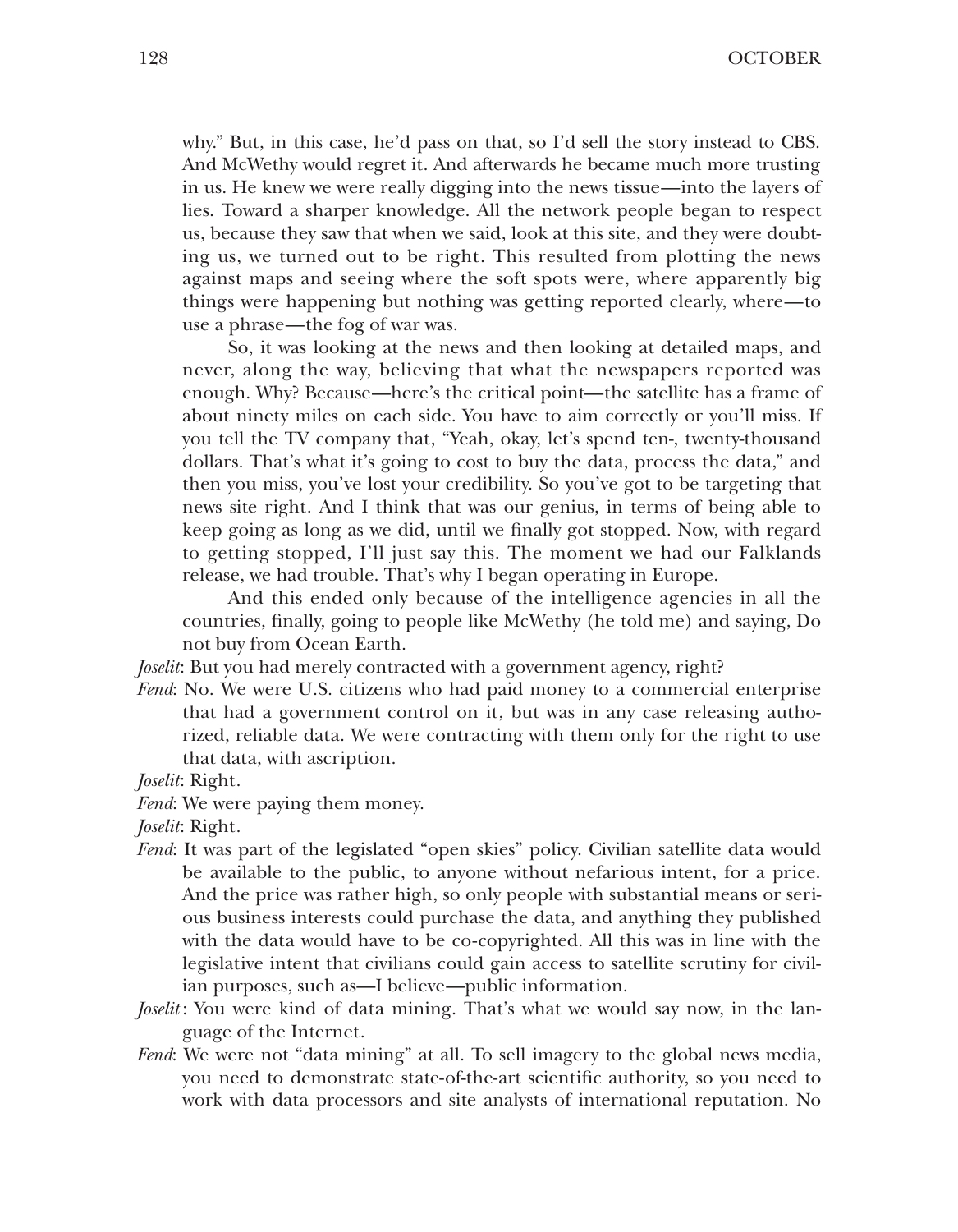one is going to put your report on air, with commentary by a talking head from the Brookings Institution, without your using world-recognized expertise. It is not a task you do yourself. It was not even a task that Ocean Earth, with its artist participants, could do itself. It was a task that required contracts, with us paying the bill, for processing the data and analyzing the site in laboratories run by world-ranked satellite-data processors. For example, leaders in satellite imaging at the University of Munich, or at the UN-affiliated ITC in Holland, or at the Institut für Meereskunde in Kiel. This teaming up with top scientists made us able to publish in scientific outlets like the *Earth Observation Quarterly* of the European Space Agency. It also made us vulnerable to interference. If a government did not want us to work with the top scientists, they could just step in. This happened almost immediately in the U.S. The Scientific Applications International Corporation ("CIA" backward) told us point-blank that word had been sent out throughout the U.S. to block any work with American laboratories. This was backed up by a warning from a U.S. admiral in San Diego. So, we worked in Europe. And the boom kept coming down. We were hopping from country to country. Toward the end, there would be six agents from, say, the BND, the German CIA, telling me that I was "not qualified." I would get furious.

In the end—or all along for several years, as I learned with the UN scandal—we got betrayed.

*Joselit:* Are you referring here to the Gulf or to the Falklands?

*Fend*: I am referring to all the projects that went into the news stream: from the Falklands, with the British military stepping into our laboratory, near Washington, D.C., and seizing all the data; to a quasi-ecological event like Chernobyl, with German police "helping" with data delivery, forcing me to scream at them to get it back from their hands and into the lab, forcing us to buy data from another source, in Sweden; and forcing us all, in the end, to accept that, well, they would use it for their own purposes, too bad for us. And of course I am referring to the one ever-announced no-go zone, the Gulf. The problem is that every government flips out when somebody actually finds out what's going on. And I should say that an artist's skills really help in this context. Inspired by Paul Sharits, we'd done a lot of color flickering for the data—you can process color this way and that way—and we were finding out things like grass runways would have hydrocarbons on them. That meant that, even with the relatively low-resolution (80 m) data we were working on with the Falklands, astute manipulation of the different spectral bands let us see where the hydrocarbon slicks on the grass were, and therefore where the Argentines were flying in and out with their Pucara aircraft. So we could see what would be a primary military target, better than the military satellites could do. The U.S. Defense Intelligence Agency noticed this, and they asked us to work with them. I said, forget about it. We are U.S. citizens, and we have a Constitution, and these civilian-grade, multispectral satellites are a new tool for the exercise of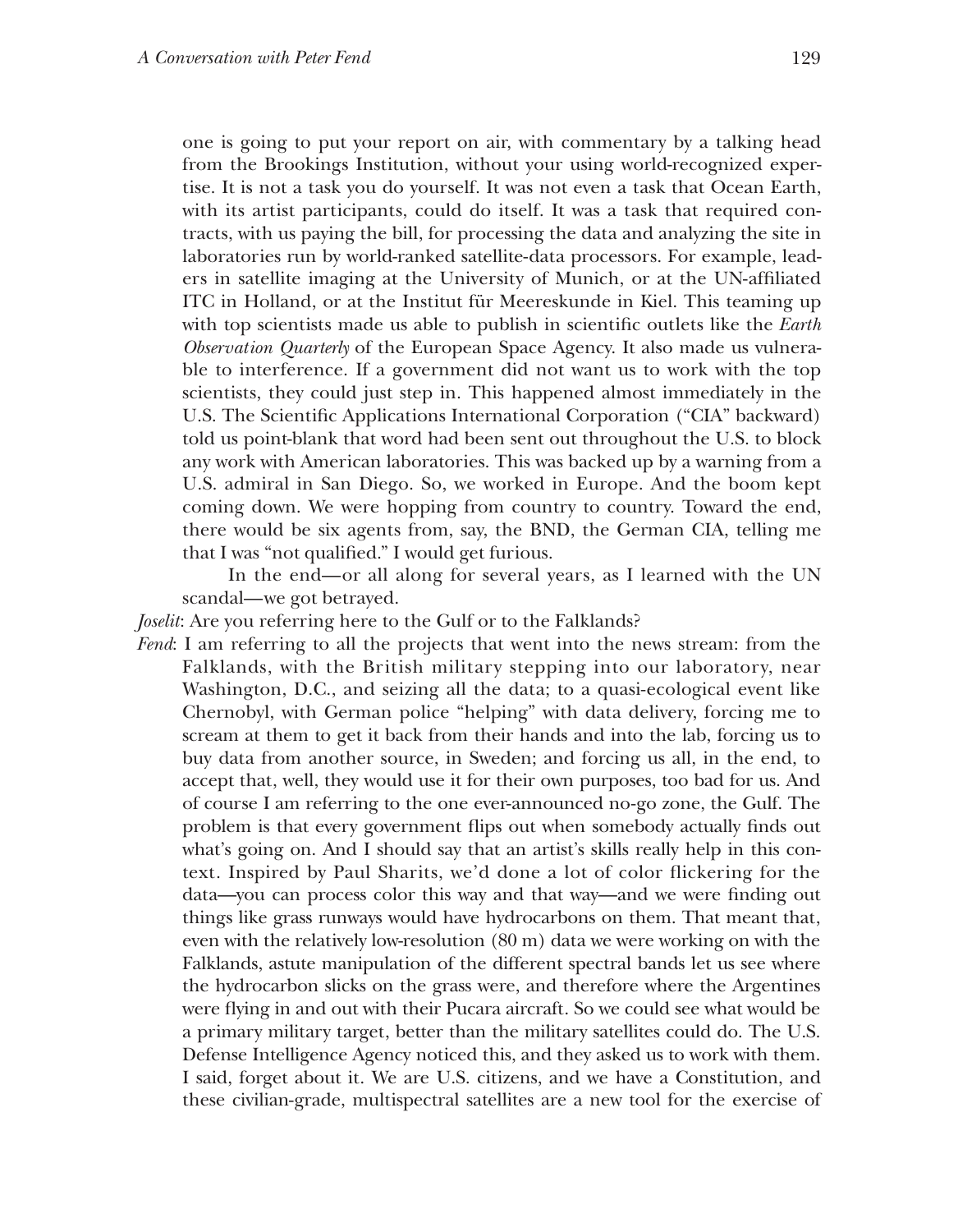our Constitutional rights and duties. I reported all this for the U.S. Congress, as part of a, say, debate. We lost. To the CIA. Because they were stunned, as the DIA man said, that we could see more, with our art practices, inspired by Sharits and early Staehle, than they could with their Renaissance-based obsessions with detail. The government professionals weren't doing this with military data, but we could. Now, I have to say, it's not just us, there were scientists we found who collaborated well in playing with color. We felt, as with Taro's initiative, that we wanted to have this Space Force. So we were actually delighted to have military potential. We thought we could actually bring this to bear in the body politic. I can say for sure that if we had, you would not be having what happened in Iraq. You would not have had 9/11. For sure, history would've worked out otherwise.

## *Harrison*: What about ecology?

*Fend*: In the end, I'd say, ecology and military converge. They are both about territory. About who controls it, what is done with it, how it gets used. We were acting as scouts, checking out territory, worldwide, and this was scary to the governments in power. They want to cover things up as much as possible, to keep their power. The citizen's job is to constantly rip away the mask. We had this happen even in pure ecological events, like the microalgae bloom of 1988 in the North Sea. We would provide the imagery to Dutch TV, and out



*Ocean Earth. Satelliteimage comparison showing the overnight spread of microalgae in the North Sea. 1988.*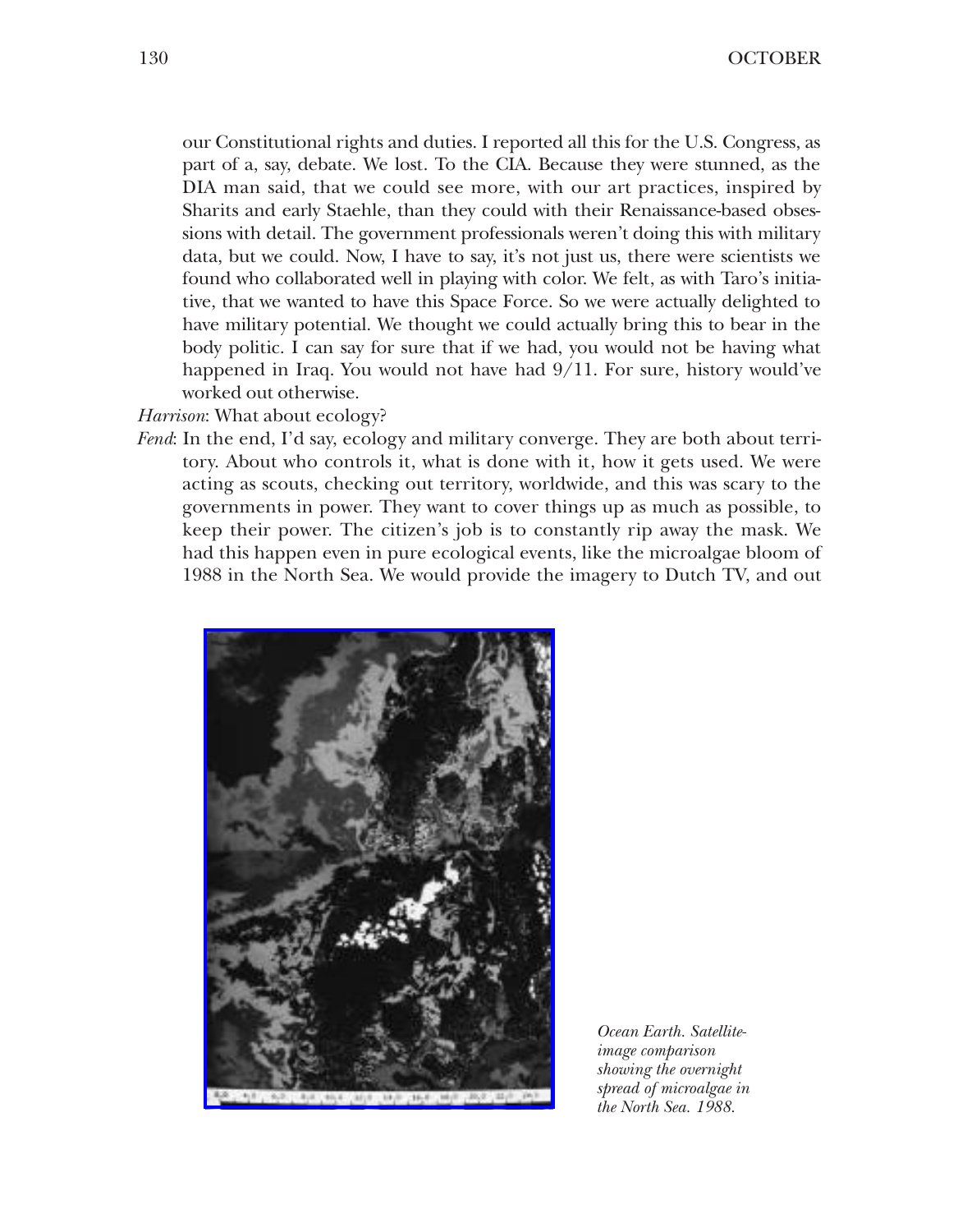would come a government official, on TV, to say that the pictures were not serious and there was nothing to worry about.

- *Harrison*: You've mentioned several different times here, as well as in other interviews you've given, that you and your collaborators wished to pursue art as a way of *seeing* and processing information through new means, such as the satellites, or whatever tool might be appropriate to a particular occasion. You also use form in a similar way—with maps and the diagrams of watersheds, in the presentations you've recently given. Could you talk about your use of these sorts of forms as a kind of aesthetics?
- *Fend*: What pushed me into the art world, really, was being offered to try out a job at the World Bank in 1974, where I was asked to do "Sector Reports." I was shocked at what I saw and was asked to do. The Sector Reports were, as I saw it, just Renaissance-based procedures for trying to address problems one by one, down perspectival alleys to vanishing points, each one being for, say, urban development, electrification, education, agriculture, all within the confines of former colonies such as Ghana or Togo, places without a chance of building a solid economy. I was shocked by the reliance on visual and mental habits from before twentieth-century art, and by the smug colonialism, assuming that former colonies could be countries or nations at all. Look at what happened in the U.S.: the colonies united. Not in Africa could they. But the shock was more—given what I could do—aesthetic. I could not comprehend the complete inability of the agency's staff to understand twentieth-century art. I mean, you can't just do perspectival studies of what's going on in a country; you must do overview field studies. And then I became aware of Sharits, and things got more and more intense. The point is that twentieth-century art has major implications in the way we look at information. If we're looking at colors and shift to find something out on a satellite image, for instance, we suddenly see hydrocarbons, and therefore we can see where aircraft are. A person we might be contracting with at the BBC would say, "Can you see helmets?" No, we can't see helmets. We're not looking for helmets. We don't look for objects that way. We're looking for phenomena of change. Or I could go to Agence France-Presse, and they'll say, "Now, we just want to have bodies and tanks." Well, how about this analysis of how the river's moving? And they wouldn't want to have that because, they'd say, "That's not news." There was a very fundamental inability on the part of most media people, news-media people, to think abstractly or in twentieth-century artistic terms. They want to see things that we already know. They want to show things we already know. I know what a tank is. I know what a body is. How about what I don't know?
- *Joselit*: So there's a kind of threshold of news, or even threshold of factuality, that you're suggesting abstraction gives us access to?
- *Fend*: Right. And it was funny, because when we did the CBS thing the first time, David Martin, the Pentagon correspondent, would say, "Well, this looks like an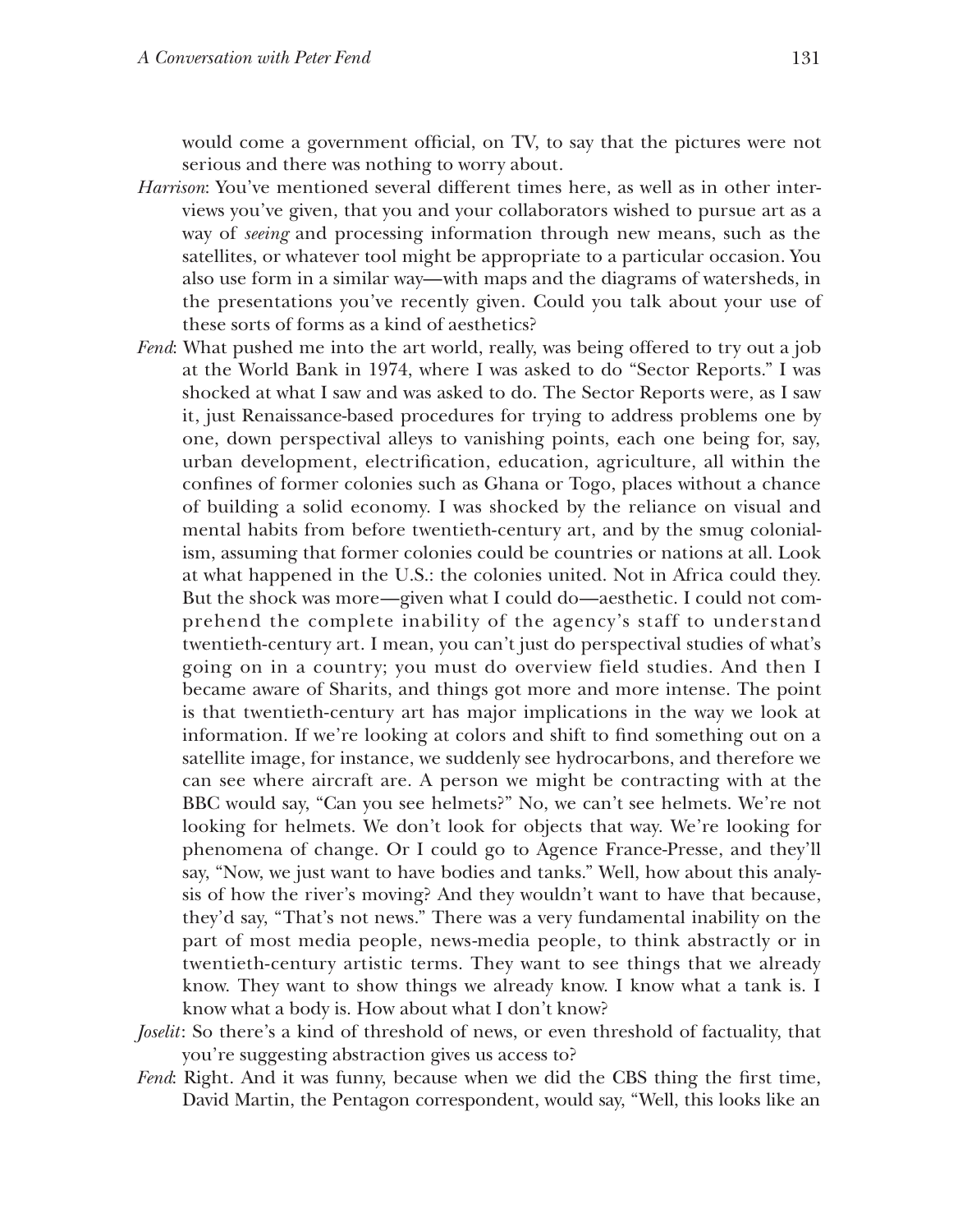abstract painting." But he didn't know about abstract painting. In other words, it was clear to me—and I think that we would all agree—that you're going to need to have the generation of kids who have learned about modern art or twentieth-century art to be in power in government or the news media before you can really get them to be able to deal with what we were discovering.

- *Harrison*: I wonder how you would extend this aesthetic take on data to other political and critical questions.
- *Fend*: I believe that property should be the main tax base and that we can use satellites for this purpose. This would be an ecological tax system where every "pixel" of the globe is represented and assigned a certain value. If the value of a pixel-parcel becomes more ecologically responsible or "green," there would be less tax to pay. If it becomes more polluted, there would be a higher tax. And that means that the owners of the land, whoever they might be—it could be a teachers' union, it could be an airport, it could be a city government—are being taxed according to the deterioration or the improvement of the site. So I am actually looking quite seriously into ways of having a political system whereby the landowners are the payers of taxes.
- *Joselit*: There's been a lot of skepticism among artists and intellectuals of the kind of society of surveillance or the panopticism—
- *Fend*: I think this: the laws called for civilian satellite data to be available to the people. The situation is that it's not really the case. That is to say, Google Earth will not show you what's happening in Iraq or what's happening in hot spots.
- *Harrison*: Or Washington, D.C., right?
- *Fend*: I'm not too happy about the whole Google Earth phenomenon because it's not about, for example, change detection or motion detection or dynamics. The curiosity we should have about what's going on around us is not satisfied, in my sense, by just mapping. Okay, so I see a house. Big deal. I'm not talking about looking at ourselves for the narcissistic satisfaction of it, I'm talking about looking at ourselves and saying, "Hey, we find this city with this pollution runoff," or more general problems. And we find your property is having this amount of emission. And we find that this street is not doing so well. It's quite dramatic to show, for example, that in downtown Munich, if you just move one block, the air pollution can go way down.
- *Joselit*: You've said in other interviews that you think that the art world can be used as a platform for advertising politico-aesthetic programs such as this. What do you think the utility of the art world is for the kind of project that you're outlining now?
- *Harrison*: To follow up on that, I think there are other artists interested in what you're doing, and who might actually want to redirect the conversation around art back toward the kind of real-world objectives that interest you. I would really like to see people talk about art ideas again, not commerce. It seems lately that there is more reporting on auction sale prices, art fairs, and private jets, than there is art criticism.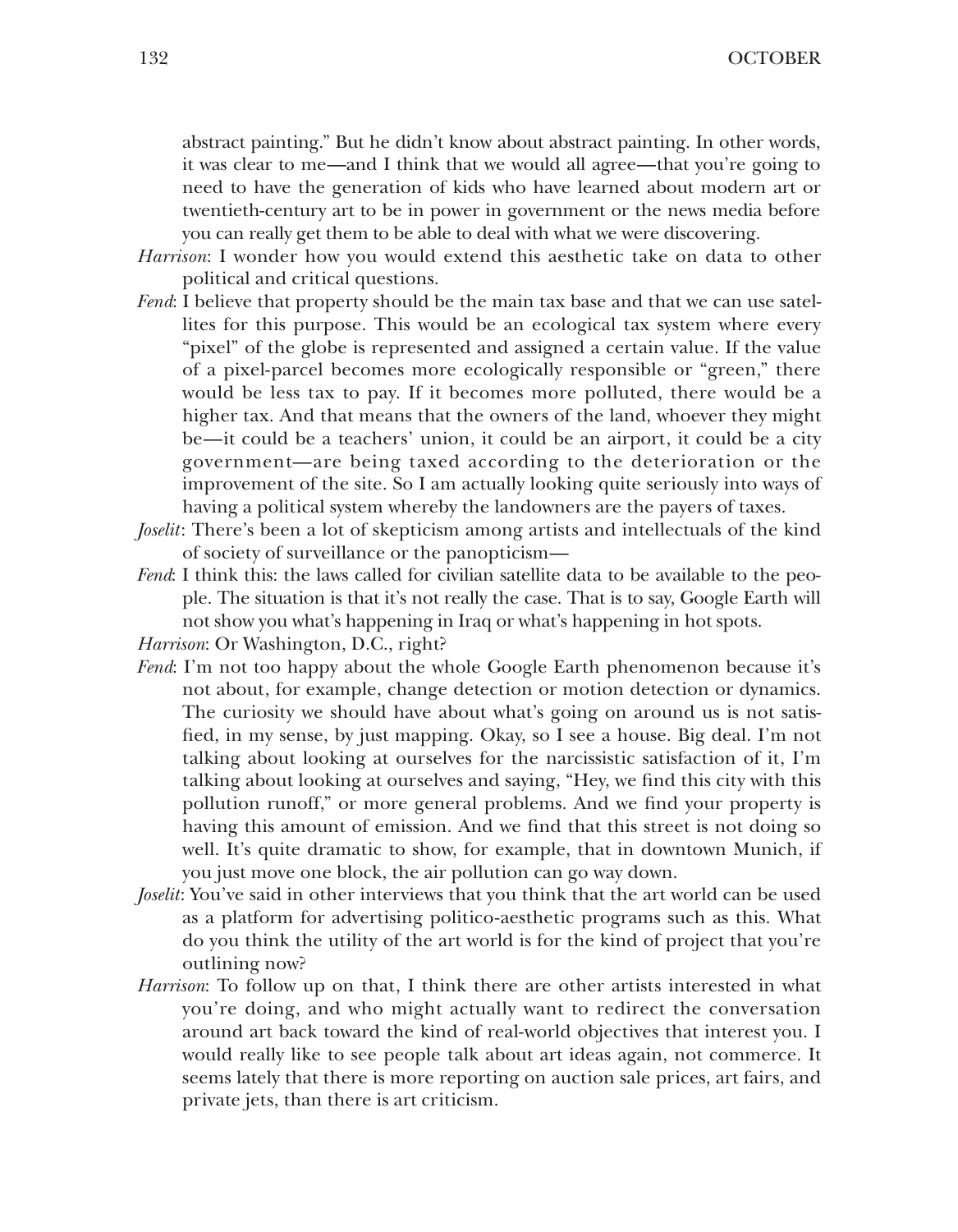*Fend*: Right. And the art criticism is directed at promoting, or devaluing, named individuals. Everyone out there who is subjected to art criticism is like a foot soldier at the Battle of the Somme: most get cut down by the gunfire, a very few get through. And then what? Nothing. They get a badge, maybe—to use Oppenheim's term—the cover of *Artforum*. And a retrospective. And another one when they drop dead. I mean, what was accomplished with Sol Lewitt's retrospective? Nothing has happened: it had none of the awesome power of his work when he first made it. Empty triumph.

Point is, artists have instinctively wanted to get involved in our team practice. Artists can forget about the auctions, the art fairs, the private jets, the critics, and they can focus on building real-world projects with real-world facts, gleaned from satellites, for example, for real-world change. Everyone who joined us, and there were many, had the same desire to help effect realworld change rather than to be a foot soldier subject to art-criticism gunfire, and maybe getting a Medal of Honor and a retrospective at a museum—if you survived a near-total winnowing process.

We of Space Force were fairly much wiped out with the early run-ins with the spooks. The big collapse was in early 1984, when the prospective coworkers on Space TV were all told by the CIA not to work on this. I learned this first, curiously, from what they told my sister, who was then waiting on tables at Magoo's; they confirmed the report. So . . . end of plan with Ron, Coleen, and Chris. Two non-U.S. citizens joined in, each enthused with the prospect of real-world practice. One, Ingo Günther, emphasized the value of news photos and print publication: this is what we started to do. But he also thought it suitable to get "help" from various governments. Another, Sante Scardillo, had helped find international TV clients in the first year, and this paid off several years later, when we landed big projects with French and Japanese TV, but he also pushed, a bit like von Steuben with the U.S. citizen soldiers in the Revolutionary War, he also pushed for a more professional and integrated product. With his prodding, we began producing our own video narrations of events like the Iran-Iraq war: notably, *Moving a Border by Moving a River*, a satellite narration of the Iran-Iraq war zone from 1979 to 1987. Not just selling footage and analyses, but our own full-length video document.

*Harrison*: But that's twenty years ago.

*Fend*: I know. I have been inside the art world ever since, in a sort of retirement.

*Harrison*: But there is still hope.

*Fend*: You mean?

*Harrison*: As less and less reporting goes on about art, and more and more goes on about the commerce surrounding it, art itself becomes just a surrogate, a substitution for the real. I actually see this as a link to why there's a new trend in a certain kind of abstraction. A lot of it is not the abstraction of modernism, but they all say it *refers* to modernist practice, so it's just a standin for a time when art was real but became big bucks, and ultimately it serves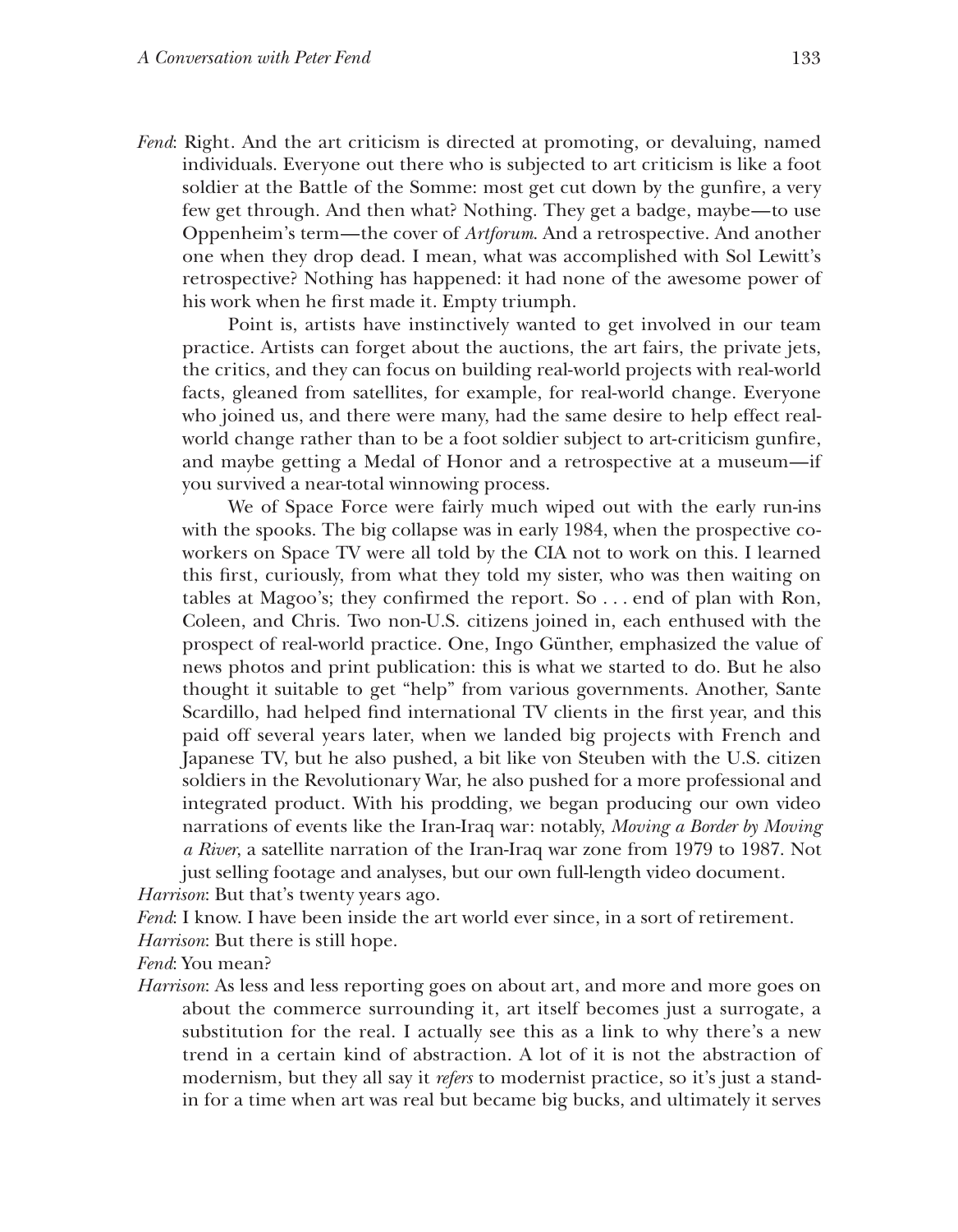

*Ocean Earth. Image from* Moving a Border by Moving a River*, a satellite narration of Iraq's attempts to move the Tigris and Euphrates rivers. 1987. © Ocean Earth/CNES.*

the market. What we make as artists can change this. So I see your work and the kind of conversation you want to have as a possibility of redirecting art right now, like the way you'd redirect a river, right?

- *Fend*: There are a lot of artists who can and do build markets that have nothing to do with the art world. I'll give you a very concrete example. Nils Norman did a kiosk, a kind of news kiosk. He had several shows, and in the first the project was completely feasible—as a real thing. I think all he had to do was to find a few people who would invest in building it for around \$8,000. You can get a site, and you can put that stuff in there. And his whole concept of a solar panel and library and—I mean, you could do a Nils Norman installation—but the art world forbids that. It is not cool to do that. It's supposed to stay in the land of idea. But the fact is that realizability is there. I think there remains a kind of challenge in Nils's work. I mean, when are we actually going to do the real thing? It's not that hard, and it's a good idea.
- *Harrison*: I want to bring up an artist who has taken into her hands the possibility of the application of the idea.
- *Fend*: I appreciate that.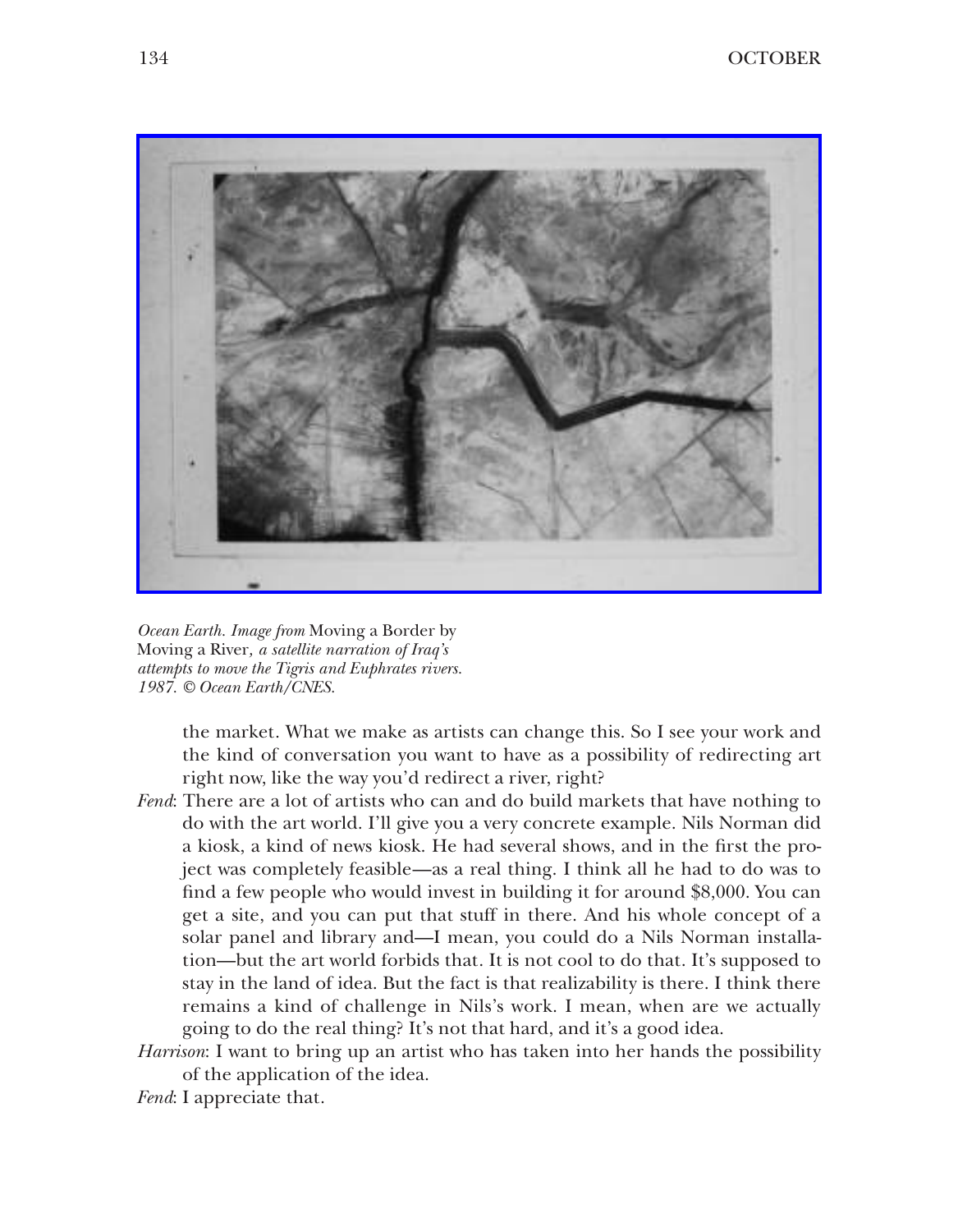- *Harrison*: I want to bring in Andrea Zittel and the way she is working now. She has actualized a way for her work to exist outside the traditional gallery and museum settings, because it is most complete in real time, while in use. She has been successful in establishing the terms in which her work should be experienced by creating actual places, such as her home, for the work to function—in addition to the objects that can go on display. She did this from the very beginning, in modest storefronts in Brooklyn, and now on a larger scale in L.A. This is an extension of a praxis from the Bauhaus. But it is very contemporary. And it is never about just the art world, or having conversations only about art.
- *Fend*: I think that's very commendable—and I appreciate that, because it's important not to always have the, as it were, negative cast I may be giving to this—but I'm making a call for more. Andrea has done, I think, an admirable, and I think a historic, job of making no real bones about whether something's functional or art.

*Harrison*: Okay, can the artist have a function?

*Fend*: We had hoped so.

- *Harrison*: Zittel has a fairly active exhibition site at Joshua Tree called High Desert Test Sites. There, artists can come and demonstrate experimental and practical ways of working for themselves. It is as a whole a work of art, an extension of her own practice, putting her ideas in use. Besides being on her land, it utilizes her concepts in full force in the very do-it-yourself way in which artists create exhibitions. She has also opened a smock shop in Los Angeles, in Chinatown, which is both a functioning dressmaking collective and a store, and also an art work in itself. As an art work, it is rather unusual by today's standards. It cannot be bought and sold as a whole entity. The dresses get sold, at clothing prices, get worn, and the proceeds from the sales of the dresses go back to the artists who made them, not to Zittel.
- *Fend*: I am always curious about how art projects are financed. In our case, with Space Force and Ocean Earth, we sometimes paid out of pocket, once or twice from grants, but for the big projects, we got money from the media clients. That is why we ended up doing wars instead of ecology: the clients. The art world, generally, is a zone of nearly zero transparency on how anything, or any artist, gets financed. Unlike Wall Street.

*Harrison*: Are you saying Wall Street isn't corrupt? *[Laughter]*

*Fend*: It's funny, to me, because this goes back to my own experience with CLUI, the Center for Land Use Interpretation. (They too have, shall we say, an invisible source of money. So they are not really a marketdriven entity. They are a happenstance of . . . good fortune.) Now, CLUI invited me to go out there to their test site, their test area, which was in the Harper Dry Lake, near Barstow. Actually, they